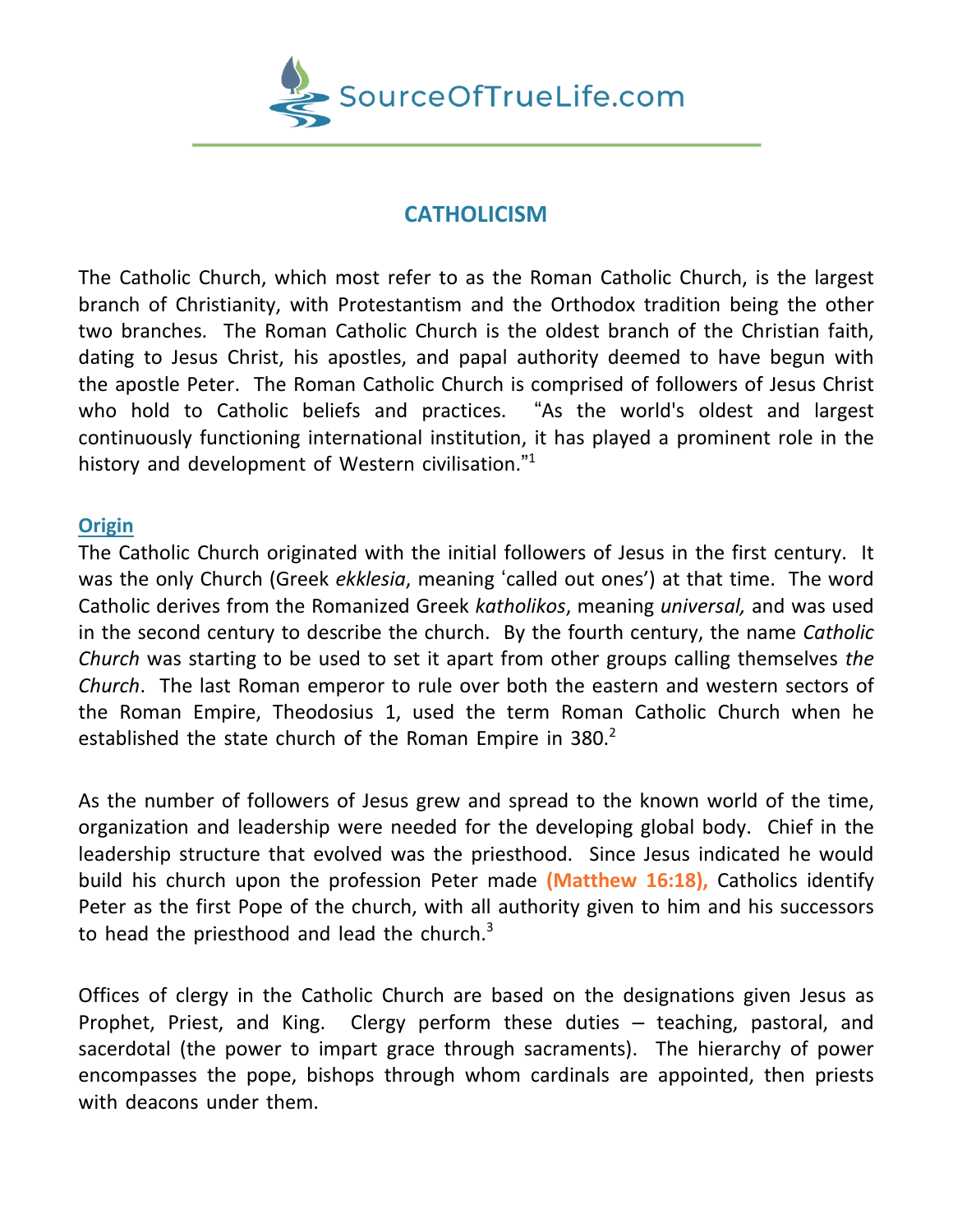In 1054, the Catholic Church the Great Schism of 1054 when the Catholic Church of the western half of the Roman Empire (Catholic Church) ceased communion with the church in the eastern half (Eastern Orthodox). The third branch of Christianity, Protestantism, developed from the Reformation in the 15<sup>th</sup> century and beyond.

## **Main Beliefs**

The key beliefs of Catholicism can be summarized as follows:<sup>4</sup>

There is only one supreme being, called God. The Catholic God recognizes the Trinity, or three aspects of God – Father (God), Son (Jesus), and Holy Spirit (the personification of goodness and sanctity, arising from both the Father and Son).

Main tenets of the faith are:

- 1. God is universal and loves everyone.
- 2. Jesus Christ came to save all the people.
- 3. Not formally belonging to the Catholic church is objectively sinful.
- 4. No one who is sinful makes it into heaven.

Jesus Christ is believed to the founder of the Catholic Church and was the "messiah," the son aspect of the Trinity, who was sent to Earth and born to redeem those who sin against the true religion.

Salvation depends on faith, works, and sacraments. They further believe that salvation is lost when a responsible person commits a mortal sin. It can be regained through repentance and the sacrament of confession.

Catholics believe the authority of the church lies within the hierarchy of the church – the pope, bishops, cardinals, priests, and deacons.

The Judeo-Christian Bible. believed to be the inspired word of God, is the main religious document. Parts of the Bible are to be read as literal truth. Other parts are considered poetical expressions of faith, with church leaders defining which parts are which.

Catholics are expected to love God and keep His commandments, especially the Ten Commandments. Six other commandments or laws of the church are to be kept by Catholics: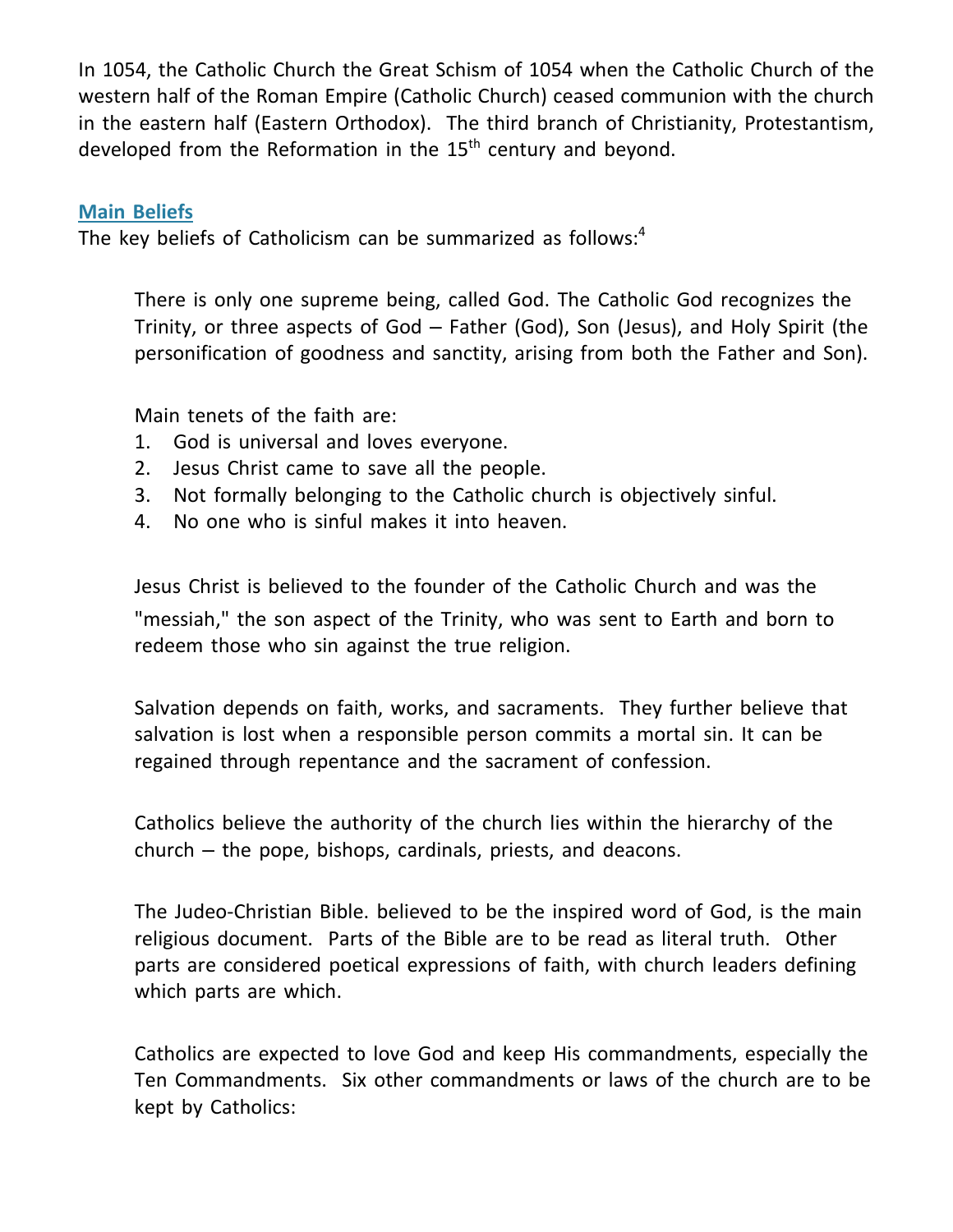- 1. Attend Mass on all Sundays and Holy Days of Obligation.
- 2. Fast and abstain on appointed days.
- 3. Confess sins once a year.
- 4. Receive Holy Communion at Easter.
- 5. Contribute to the support of the church.
- 6. Observe the laws of the church concerning marriage.

Persons of the church are not to be worshipped, but some are venerated and can be appealed to in prayers – the Pope, Mary, mother of Jesus, the Apostles, and Saints designated by the church (persons who lived exceptional, holy lives).

Catholic bishops and priests intercede with or bring grace from God to ordinary people in the sacraments of baptism, confirmation, first Eucharist, penance (reconciliation), anointing of the sick, holy orders for ordained ministers (bishops, priests, and deacons), and marriage.

In Holy Communion, the elements of bread and wine become Christ's body and blood, physically present and consumed by believers (["transubstantiation"](https://www.learnreligions.com/meaning-of-transubstantiation-700728)).

[Prayer](https://www.learnreligions.com/what-is-prayer-542573) is an important aspect of Catholic life. Five key prayers of Catholics include – blessing, petition, intercession, thanksgiving, and praise. Prayers may be directed to God or to the [saints,](https://www.learnreligions.com/why-do-catholics-pray-to-saints-542856) either [individually](https://www.learnreligions.com/what-are-patron-saints-542859) or as a [litany.](https://www.learnreligions.com/the-litany-of-the-saints-542667)

Catholics believe Purgatory is a state of being after death in which souls are cleansed by purifying punishments before they can enter heaven.

## **Demographics**

There are approximately 1.3 billion Catholics in the world with the following distribution, as determined by the Pew Research Center in  $2010<sup>5</sup>$ 

| <b>Region</b>            | <b>Percent of Catholics</b> |
|--------------------------|-----------------------------|
| Latin America-Caribbean  | 39                          |
| Europe                   | 24                          |
| Sub-Saharan Africa       | 16                          |
| Asia-Pacific             | 12                          |
| North America            | 8                           |
| Middle East-North Africa | -1 >                        |